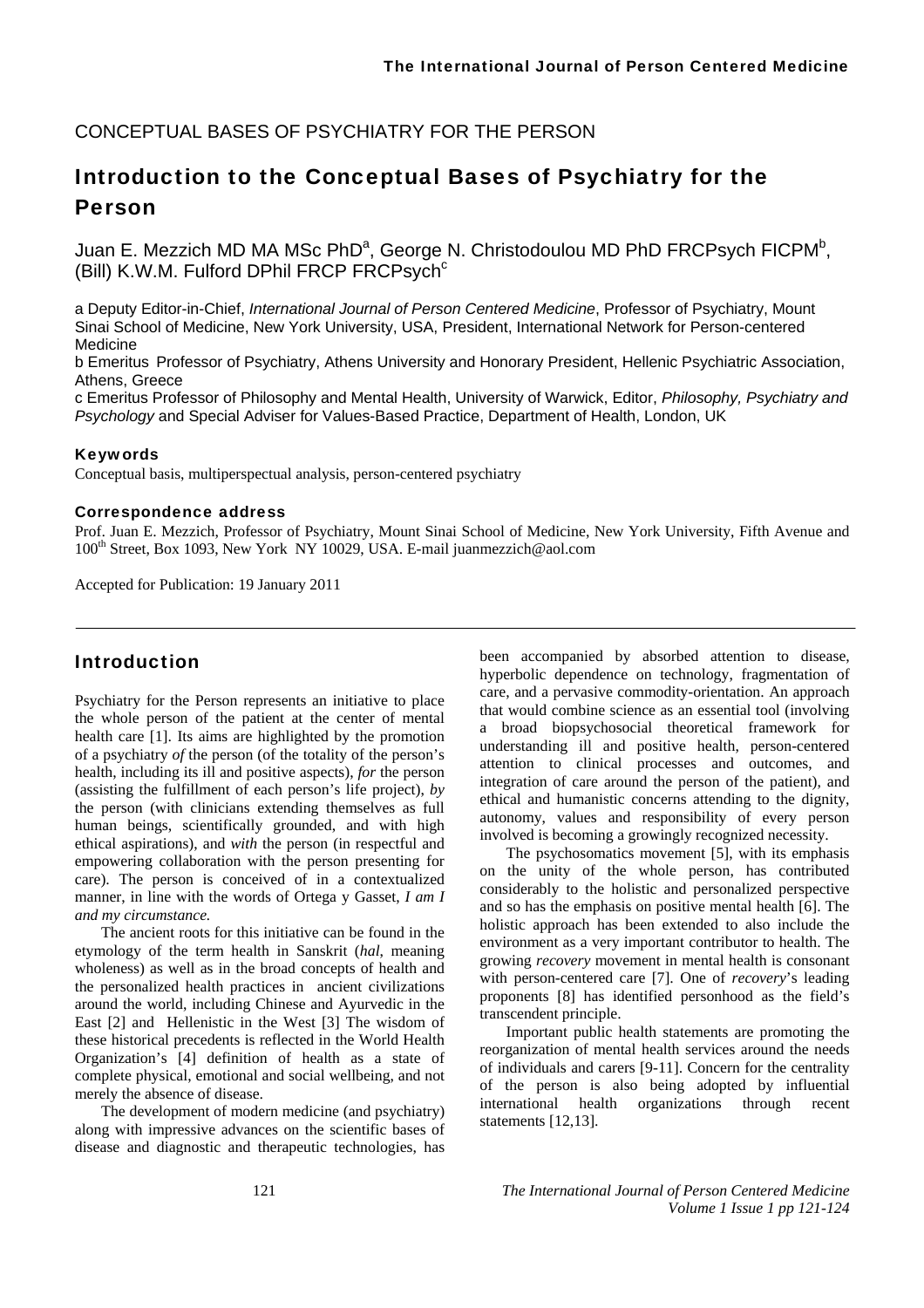## A multiperspectual analysis

The increasing importance of person-centered psychiatry calls for a careful analysis of the conceptual bases of this paradigmatic approach. To this effect, small groups of leading scholars were invited to contribute consensual short papers from each of ten perspectives (historical, philosophy of science, values and ethics, biological, psychological, social, cultural, spiritual, literature and the arts, and user and family) relevant to the theoretical framework of psychiatry for the person.

The first paper, on historical views, traces back the roots of medical humanism to the *patron saints of insane persons* such as Joao Cidade (1495-1550). It then reviews the unfolding of the sensitive interactions between science and human rights in psychiatry, including the shining integrative work of Philippe Pinel [14], path-opening conceptual analyses such as Scheler's [15], and, in stark contrast, the dark pages of psychiatry in Nazi Germany. The authors elucidate in the proceedings of the First World Congress of Psychiatry in 1950 a pointed interest on articulating science and humanism and the seeds for the current initiative on psychiatry for the person. They further find among the crucial historical grounds for this initiative Ortega y Gasset's contextualized concept of the person and Ricoeur's contributions on the person's narrative structure.

The second paper, upon presenting philosophy of science perspectives on psychiatry for the person, discusses the possibility of balancing psychiatry's natural scientific underpinnings with an increasing focus on the importance and role of the person. The authors perceive such a proposal as mirroring Karl Jaspers' response to the then prevailing view that mental illnesses are brain diseases by emphasizing the role of *understanding* and *explanation* in psychiatry. The debate on the correct method in psychiatry was joined later by philosophers working along Wittgenstein's analytic line distinguishing between the proper places of natural sciences and human sciences. Illustratively, the authors perceive personcentered diagnostic models as reflecting the need to give a fuller picture of the human patient, a person whose experiences need both understanding and explanation.

The third paper, on values and ethics perspectives on psychiatry for the person, addresses the challenge of combining the generalized findings of objective science with responsiveness to the diverse values of each individual patient. Two main kinds of ethical resources for person-centered psychiatry are noted. One involves substantive ethics, where pointed attention is given to utilitarianism, deontology, and principlism. The other involves analytic ethics, for which the authors focus on philosophical value theory. To illustrate both kinds of ethics, they discuss compulsory treatment. Argued further is that the new philosophy of psychiatry as a whole represents a rich conceptual resource for a psychiatry that

is both firmly science-based and genuinely personcentered.

The fourth paper, on biological perspectives, posits that too often psychiatry has been guided by either "mindless" or "brainless" approaches that try to divide the whole person into separate entities of mind or body. Instead Psychiatry for the Person emphasizes the need for integrative approaches that recognize the psychobiological nature of both positive health and ill health. Some try to reduce the whole person to deterministic molecular processes, but genetic and other biological research is showing that most mental disorders as well as personality traits important for well-being are complex multifactorial processes in which multiple genetic and environmental factors interact [16]. Consequently, diagnosis and treatment of the person should depend on an integrative person-centered approach that recognizes the fact that biological and psychological processes are intertwined inextricably.

The fifth article, on psychological perspectives, brings to bear the importance of a broad holistic theoretical approach to understand ill health and positive health, attention to inner subjectivity, inter-subjectivity as well as objectivity, and consideration of psychopathology within the context of the individual's life and social environment, all crucial for a psychiatry for the person. In line with the above, the article discusses psychopathology in terms of phenomenological, structural, metaphoric/symbolic, and family/environmental dimensions. The authors call for enough room to be given to the listed factors, along with the patient's values, in the development of crucial clinical procedures, such as diagnosis, so that they can truly fulfill the goals of personalized clinical treatment and health promotion.

The sixth paper, on social perspectives, deals with the relevance of person-centered psychiatry for public health and for dealing with major social diversity issues. First, it argues that population-based approaches are needed to minimize pathogenic factors such as helplessness and loss of existential cohesion as well as to support salutogenesis, identity, integrity, autonomy, resilience, and dignity [17]. Then it submits that international migrants and refugees pose challenges that to be properly faced require holistic approaches and call for comprehensive and integrative diagnostic, treatment, prevention, and health promotion models. Finally it comments on the situation of developing countries, where most of humanity lives and which traditionally have endorsed broad concepts of health and personalized attention to ill people, and that along with plural deprivations seem to show relatively strong family and social cohesion.

The seventh article discusses the cultural perspectives of person-centered psychiatry. The history of ethnomedicine and cultural psychiatry reinforces the claim that the diverse needs of persons experiencing distress are central concerns of psychiatric practice. Connecting psychiatry to its ethnomedical roots helps clinicians as well as investigators return their attention to all dimensions of

122 *The International Journal of Person Centered Medicine Volume 1 Issue 1 pp 121-124*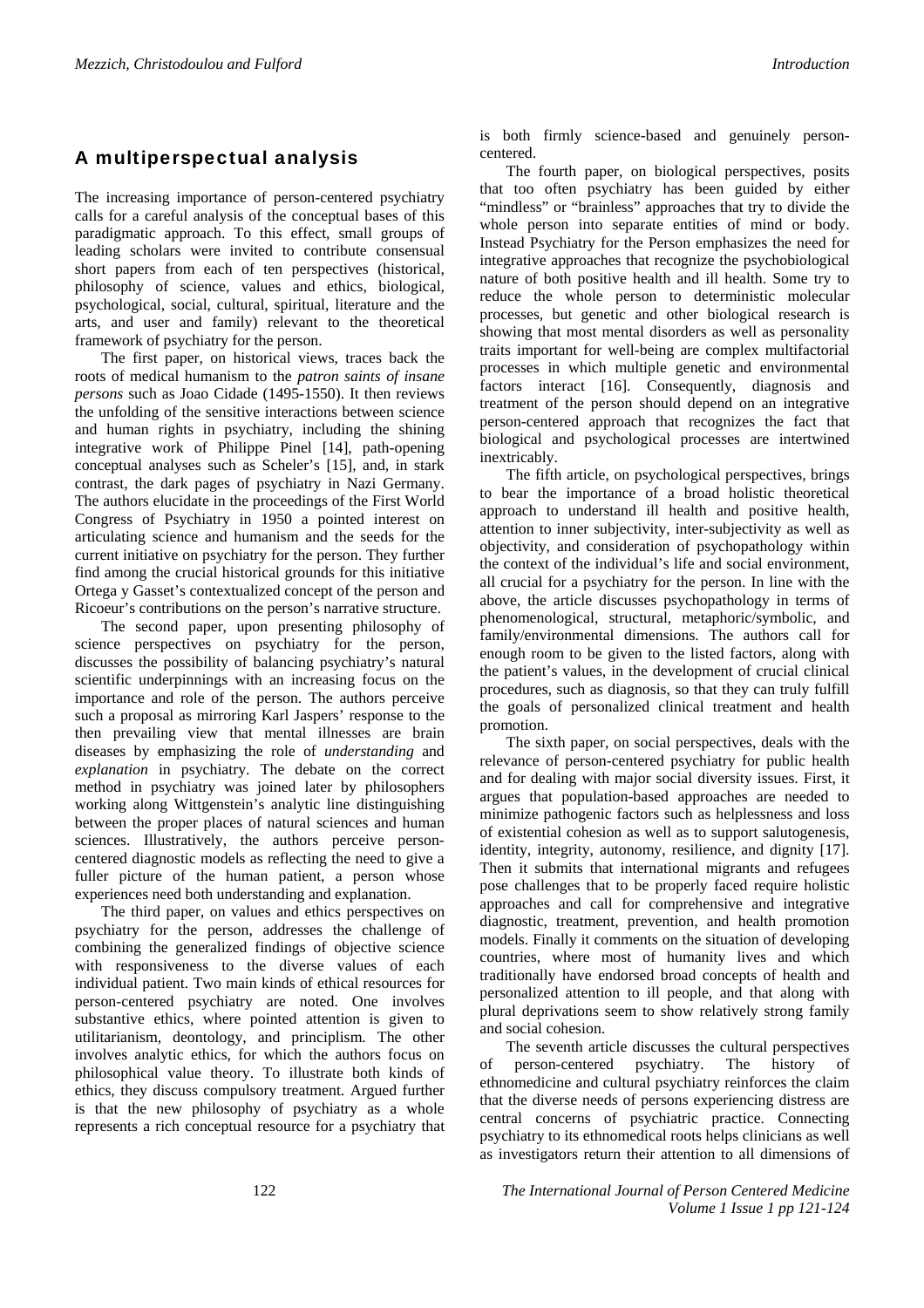disease, pain and suffering, and to a renewed emphasis on human values. The authors warn that the content of conditions of psychiatric interest which are embraced in other contemporary ethnomedical traditions can not only be bypassed, but their authenticity and cultural significance undermined by a simplistic application of biological reductionism [18]. There is, at the same time, ample justification for construing and assessing conditions of psychiatric interest in ways that affirm the cultural diversity of the person [19,20].

The eight articles explore the spiritual perspectives of psychiatry for the person, with a focus on the integrative aspects of our field. First examined is the need for a broad theoretical framework, one in which the conventional biopsycho-social elements are enriched with a spiritual dimension. Such a dimension is also germane to an adequate consideration of the principal activities of personcentered clinical care. In fact, attention to spirituality is required for a broad diagnostic assessment both to tease out the intricacies of certain symptoms as well as for a full delineation of positive health. Spirituality is also to be considered for the activation of a full range of therapeutic resources and for assisting a person to lift his or her level of health. The growing multi-ethnicity of communities across the world make it necessary to shift models from a disease orientation towards a more integrative view, which reflects the entirety of life circumstances bringing psychiatry closer to patients' needs.

The ninenth article discusses the relevance of literature and the arts to person-centered psychiatry. Both involve the engagement of the biological, psychological and social aspects and resources of the person for the creation of the present, based on the past and with a sense of the future. As pointed out by the authors, a person's creative potential depends on his or her ability to reconstruct, to dissolve existing structures and to rebuild them in a new way. The role of art in facilitating personal empowerment and fostering a healing process has been explored from a variety of disciplinary approaches in a recent collective volume, *The Person in Art,* under the auspices of the World Psychiatric Association Program on Psychiatry for the Person [21]. To be noted in connection to literature is the development of *narrative medicine* [22] as a powerful approach to find meaning in illness and to enhance healing.

Last but not least, the patient/user and family perspective on psychiatry for the person, along with promising collaborative prospects, are presented in the tenth article. The problems experienced by some patients in being disrespected physically and emotionally and their views not receiving adequate attention by clinicians have led to a strong critical movement. At the same time, proposals for recognizing the whole person presenting for care [23] and building a psychiatry *with* the person [24], are emerging along with efforts for engagement based on empathy and respect even under sensitive circumstances [25]. Families and carers of people experiencing mental disorders are also pressing to be recognized as full persons, bringing another dimension to psychiatry for the person.

All these efforts emphasize the importance of partnerships as fundamental to good clinical practice. This perspective is being extended creatively by the development of *trialogs*  among users, families and professionals [26], as models for building cooperation, resolving conflicts, and facilitating health promotion.

## Colophon

Person-centered psychiatry involves a paradigmatic effort to refocus our field from disease to patient to person by articulating science and humanism [27]. The extension of the person-centered approach to medicine at large adds to its depth and value. Furthermore, as cogently proposed by Miles [28], there is an urgent need to overcome reductionism by embracing the complex in clinical practice, as well as to display compassion, consolation, empathy, insight, discernment and intuition in parallel and full integration with scientifically informed strategies to ameliorate, attenuate and cure. We hope that the set of papers presented in this monographic endeavor will illuminate productively the complexity to be grasped and delineate promising paths towards a psychiatry and medicine for the whole person.

#### References

[1] Mezzich JE: (2007). Psychiatry for the Person: Articulating Medicine's Science and Humanism. *World Psychiatry* 6:65-67.

[2] Patwardhan B, Warude D, Pushpangadan P, Bhatt N (2005) Ayurvedic and traditional Chinese medicine: a comparative overview. *Evidence-based Complementary and Alternative Medicine* 2: 465-473.

[3] Plato: Harmidis Dialogue. Athens, Papyros, 1975.

[4] World Health Organization: Constitution of the World Health Organization. Geneva, Author, 1946.

[5] Christodoulou GN: (1987) *Psychosomatic Medicine*. New York, Plenum Press.

[6] Cloninger CR: (2004). *Feeling Good: The Science of Well Being*. Oxford, Oxford University Press.

[7] Anthony WA: (2004). The principle of personhood: the field's transcendent principle. *Psychiatric Rehabilitation Journal* 27: 205.

[8] Amering M, Schmolke M: (2009). Recovery in Mental Health: Reshaping scientific and clinical responsibilities. Chichester, UK, Wiley-Blackwell.

[9] US Presidential Commission on Mental Health**:** Achieving the promise: transforming mental health care in America. Final Report. Rockville, US Department of Health and Human Services, 2003.

[10] World Health Organization*):* Mental health action plan for Europe: facing the challenges, building solutions. Helsinki, January 12-15, 2005.

[11] United Kingdom Department of Health: Putting People First: A shared vision and commitment to the transformation of Adult Social Care. London, U.K. Department of Health, 2008.

123 *The International Journal of Person Centered Medicine Volume 1 Issue 1 pp 121-124*